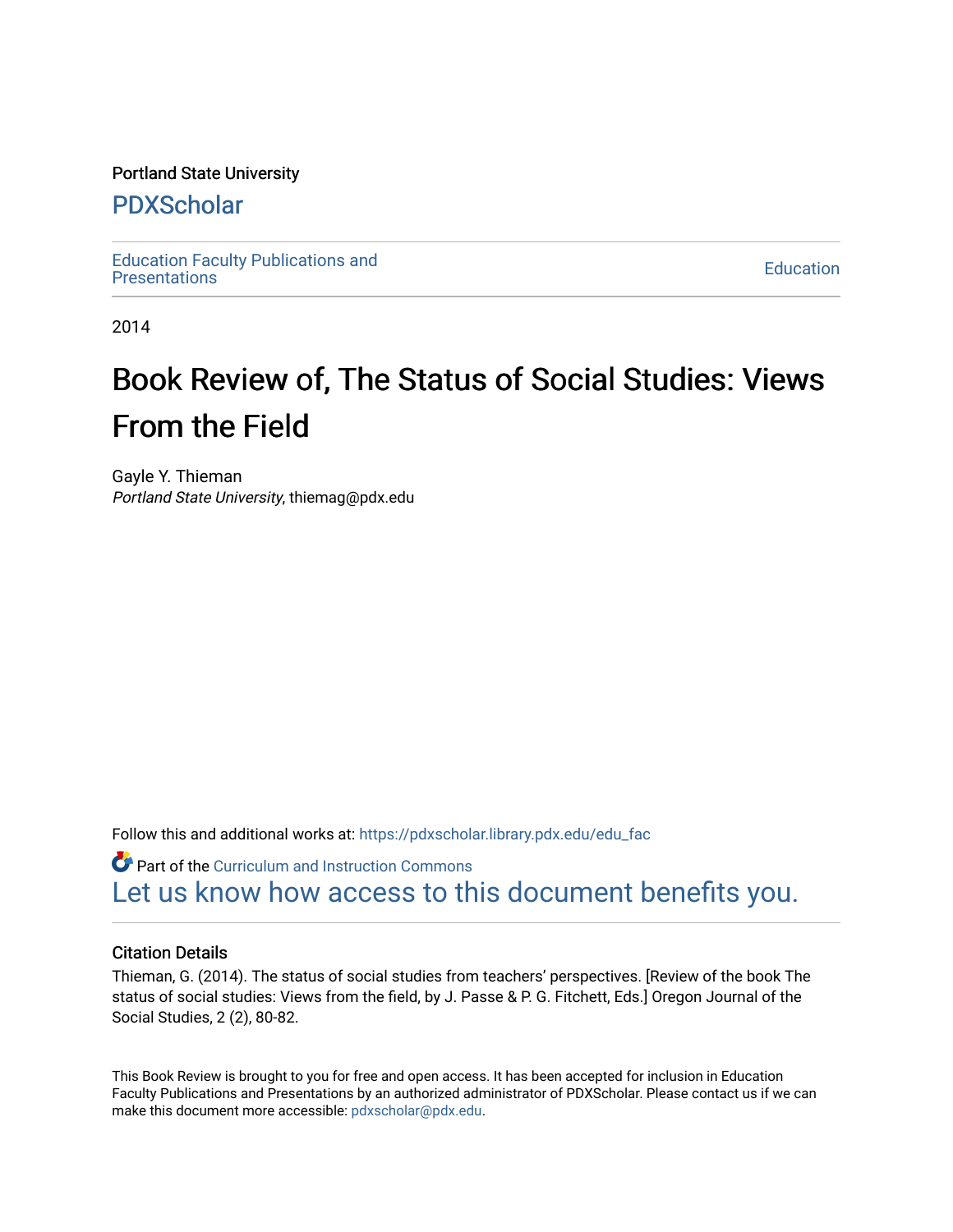## **Book Review**

**Gayle Thieman**, is an associate professor in the Graduate School of Education at Portland State University, Oregon. She teaches and advises pre-service teachers, specializing in social studies methods, curriculum and instructional design and technology. Dr. Thieman was a secondary school teacher and administrator for 20 years and is a past president of the National Council for the Social Studies.

Passe, J. & Fitchett, P. G. (eds.) (2013). *The status of social studies: Views from the field.* Charlotte, NC: Information Age Publishing.

Until publication of *The Status of Social Studies: Views from the Field*, social studies teachers, teacher educators, and policy makers lacked comprehensive information about how social studies is currently taught in U.S. schools. While numerous articles bemoaned the marginalization of social studies, there was a dearth of quantitative data about the enacted social studies curriculum, teachers' beliefs and instructional practice. Since the 1980s, social studies research has involved small-scale studies, frequently qualitative, that could not clarify the nation-wide status of the field. Responding to this lack of data, a multi-state team of researchers collaborated to administer the Survey on the Status of Social Studies (S4), garnering responses from over 11,000 teachers nation-wide.

The 375-page book, edited by College of New Jersey Dean Jeff Passe and University of North Carolina-Charlotte associate professor Paul Fitchett and authored by fifty researchers, is organized into six sections. Part I describes the development of the national survey and summarizes key findings from each section. It also includes a chapter comparing the results from three states, Oregon, Kansas, and Virginia (Thieman & Carano, 2013). Part II summarizes the status of social studies instruction across developmental levels: early childhood, elementary, middle, and high school. Part III explores varied curricular themes including democratic values, history, geography, religion, race and class. Part IV focuses on teaching strategies: using primary sources, incorporating current events, simulations and role plays, integrating technology, and addressing the needs of English Learners. Part V examines issues of professional development, teacher support and control in the current environment of high-stakes assessment and accountability. Finally Part VI considers the status of social studies from the perspective of the Common Core State Standards and suggests next steps for our profession.

Common themes emerged across the chapters. The survey data confirmed the continued marginalization of social studies for early childhood and elementary students, and when taught, social studies was often integrated into other subject areas. While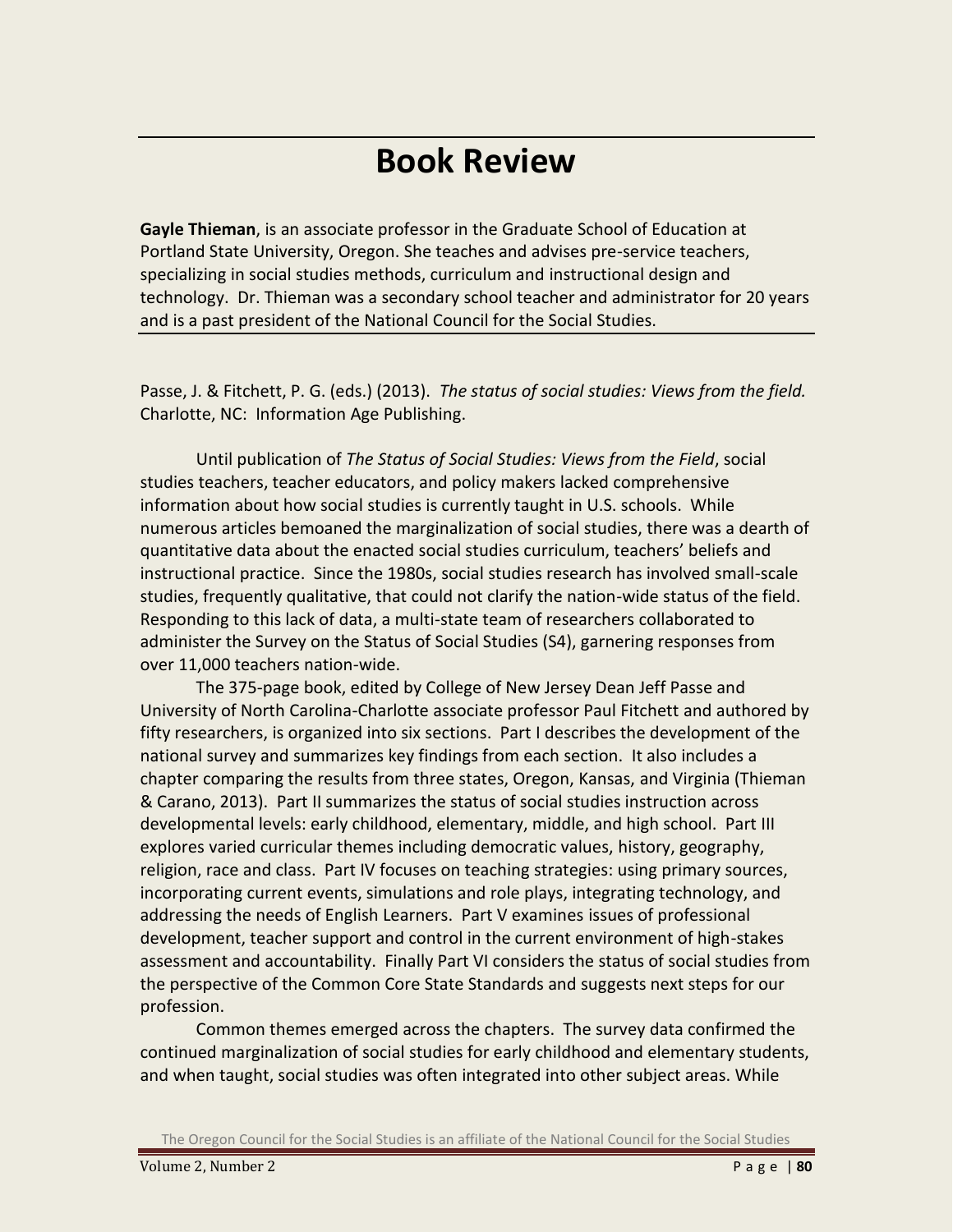secondary teachers reported smaller decreases in instructional time, they also felt constrained by state assessment policies.

Instructional and curricular decisions were remarkably similar across grade levels. Elementary, middle, and high school teachers prioritized preparing good citizens and strongly agreed that the primary goal of social studies is to develop students' critical thinking skills. Elementary and secondary teachers expressed a similar preference for cooperative learning and using primary sources, maps and globes in the classroom. However, middle and high school teachers also emphasized writing assignments and listening to lectures. Teaching civic responsibility, core democratic values and social history and integrating current events were highly ranked by most teachers; however, only middle and high school teachers prioritized political history.

The national survey highlighted a disturbing equity gap. It is especially worrisome that teachers in highly diverse schools reported less authority and control over their teaching than did teachers in predominantly white schools. The researchers speculated that this was the result of "teaching-to-the-test pressures in minority settings" (p. 207). The survey results also confirmed the digital divide between instructional opportunities for students in low and high socioeconomic classrooms. Teachers identified as highfrequency technology users were more likely to teach in high socio-economic schools. Furthermore teachers in schools with more racially diverse students reported lack of funding was a significant barrier to participation in professional development.

The survey also illuminated missing curriculum, specifically teaching about religion, which was ranked 9<sup>th</sup> out of ten, and teaching about race and class. Elementary teachers were much less likely to report teaching about race and class, while teachers of color and those who taught in more racially diverse classrooms were more likely to report teaching about these subjects. Given the increasing racial, ethnic and linguistic diversity and growing economic inequality within the U.S. population this is a matter of concern.

The chapter on the status of social studies and the Common Core State Standards explores implications of the Common Core for the marginalization of social studies, democratic discourse, disciplinary and inquiry-oriented skills, media and technology literacy and argues that, "the CCSS-ELA elevates social studies as a central part of the curriculum…and validates social studies as a core academic area" (p.324).

This review is a mere snapshot of the rich and varied findings from the largest survey of social studies professionals in over thirty years. However, while the editors assert, "researchers can confidently use the S4 and accompanying data to examine contemporary issues in the field of social studies education" (p. 35), there are some limitations. Five states (Florida, Oregon, Georgia, Arkansas, and North Carolina) represent 47% of the surveys, with the remaining 39 states accounting for 53%. Some of the largest states, such as California, Illinois, and New York, are vastly underrepresented in the survey. Despite these methodological concerns, the survey provides a wealth of quantitative and qualitative data, much of which is awaiting further analysis.

The book presents a complex topic in a highly readable and user-friendly format with well-organized chapters and statistical details noted in appendices. Classroom